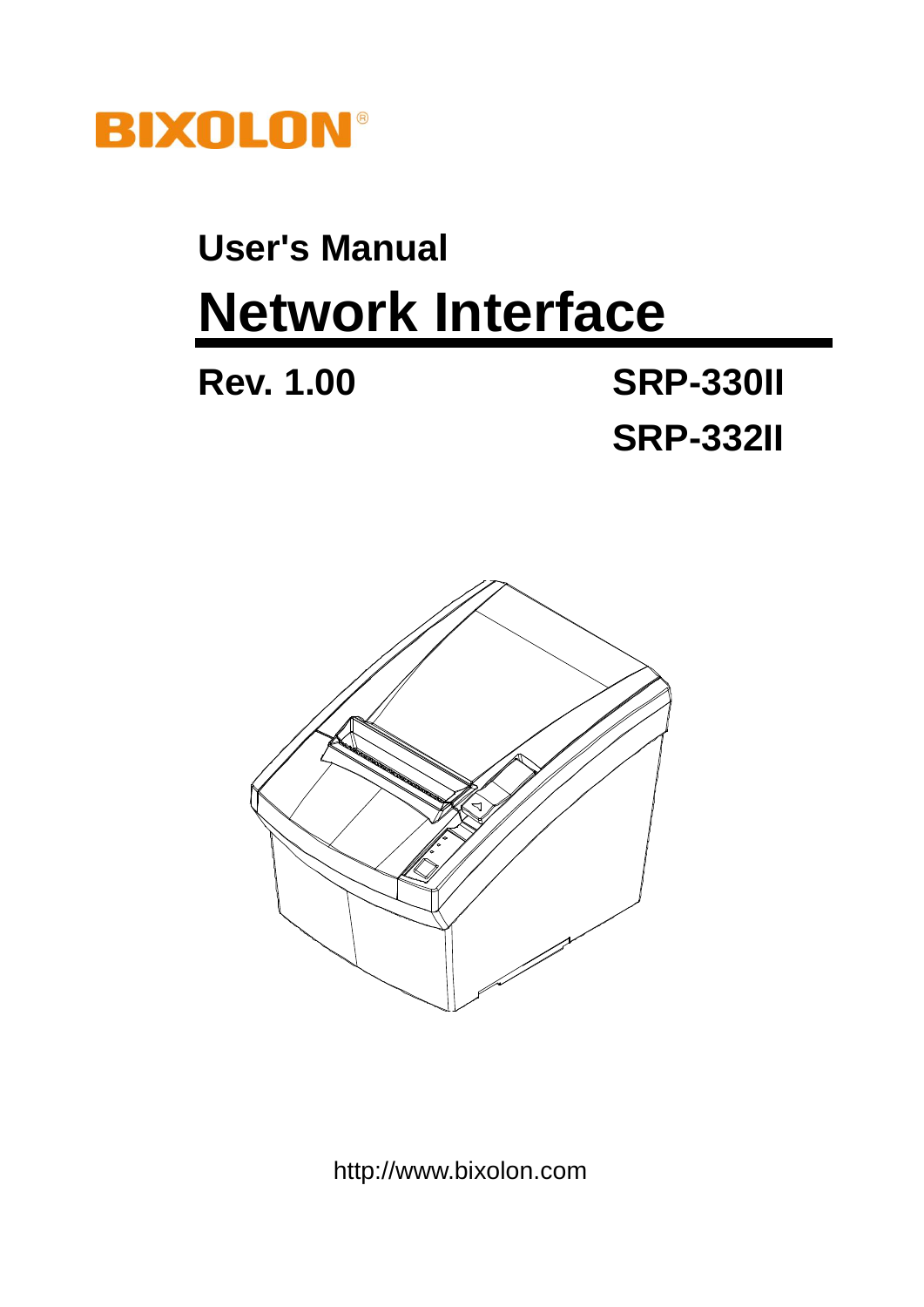# Table of Contents

<span id="page-1-0"></span>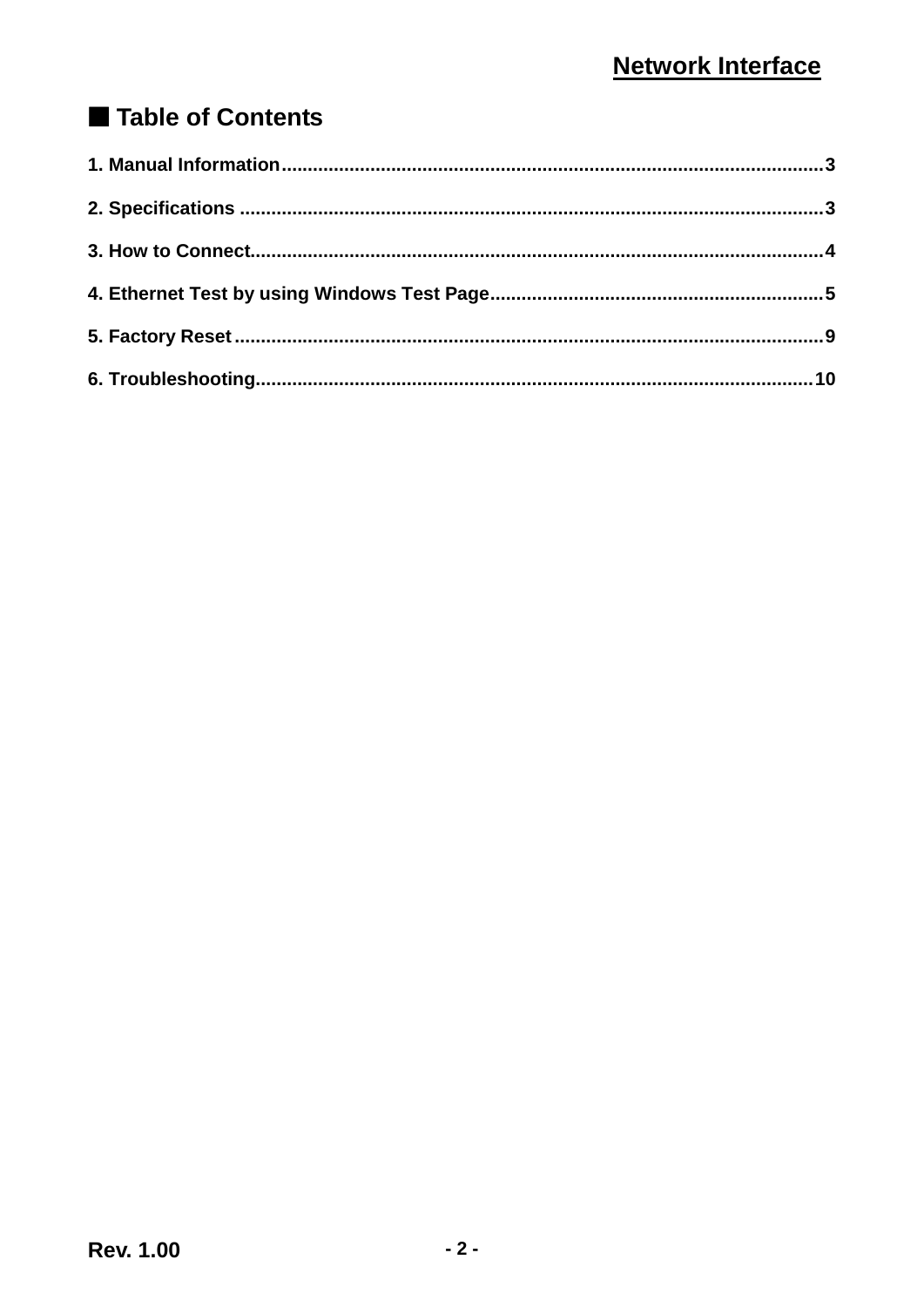# **1. Manual Information**

This Network manual provides information on the connection of network with the printer.

We at BIXOLON maintain ongoing efforts to enhance and upgrade the functions and quality of all our products. In following, product specifications and/or user manual content may be changed without prior notice.

## <span id="page-2-0"></span>**2. Specifications**

| <b>CATEGORIES</b> | <b>FEATURE</b> | <b>IMPLEMENTATION</b>                        |
|-------------------|----------------|----------------------------------------------|
| LAN.              | Interface      | 10/100 Base-T All in one (Auto detection)    |
| Specification     | Protocol       | DHCP Client, HTTP, ARP, ICMP, IPv4, TCP, UDP |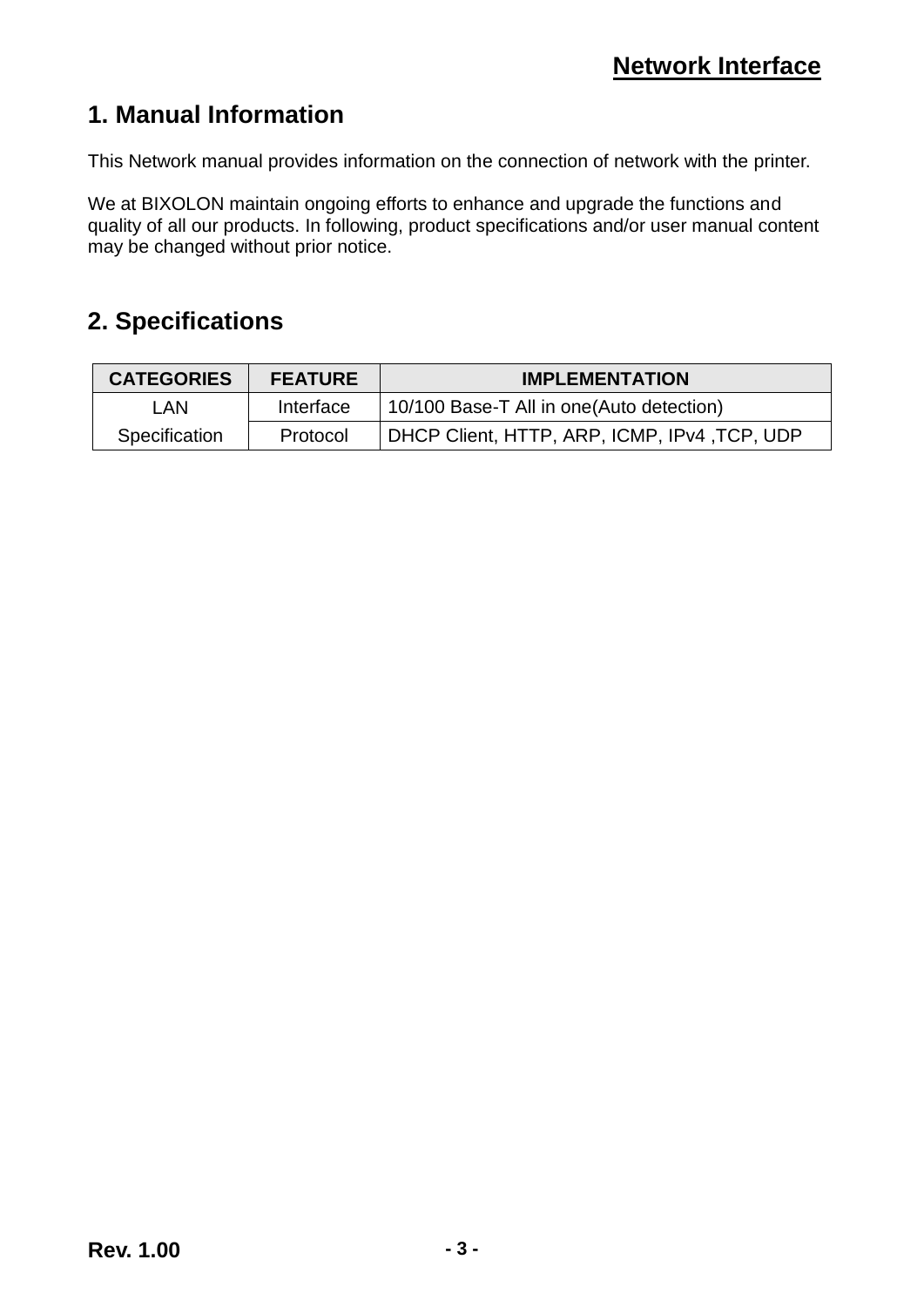# <span id="page-3-0"></span>**3. How to Connect**

#### 1) Checking Network Setting

#### (1) LAN

Function key



- a. Turn on the printer.
- b. Wait 10 or more seconds until the LAN interface boots up.
- c. Push the function key.
- d. The settings will be printed only one time since the printer is turned on.

#### 2) LAN Setting Values

| <b>Classification</b> | <b>Item</b>                    | <b>Remarks</b>              | <b>Input Range</b> |
|-----------------------|--------------------------------|-----------------------------|--------------------|
| <b>Network</b>        | <b>Inactivity Time</b>         | TCP connection hold time    | $0 - 3600$ integer |
|                       | <b>IP Assignment</b><br>Method | <b>IP Assignment Method</b> | DHCP/Manual        |
|                       | <b>IP Address</b>              | <b>Printer IP</b>           | <b>IP Address</b>  |
|                       | <b>Subnet Mask</b>             | Subnet mask                 | <b>IP Address</b>  |
|                       | Gateway                        | <b>Default Gateway</b>      | <b>IP Address</b>  |

For changing network setting values using Net configuration tool, Refer to "Net configuration tool manual".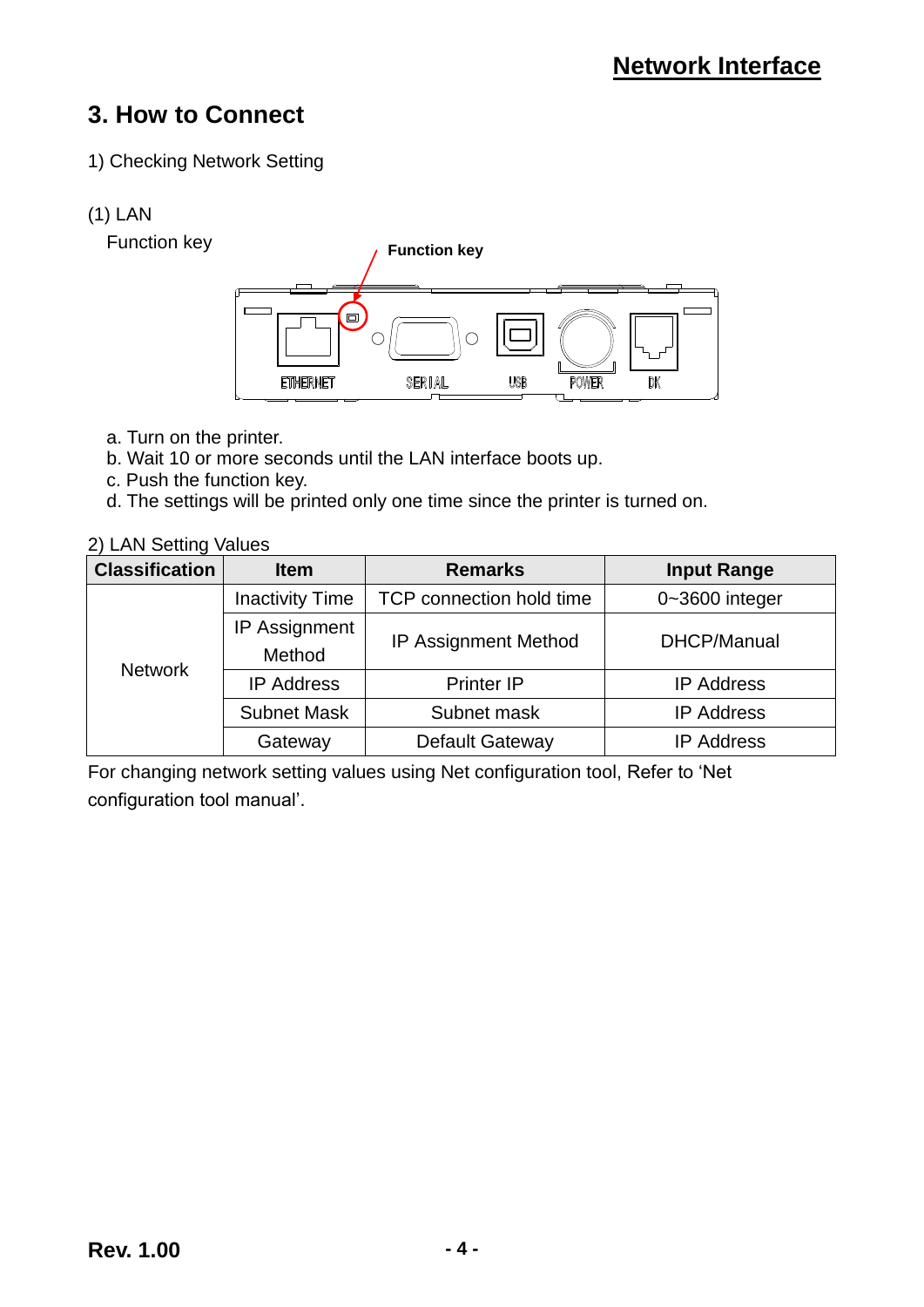### <span id="page-4-0"></span>**4. Ethernet Test by using Windows Test Page**

You can use the Windows printer driver as shown below when there is no test program. Operating systems that allow you to use the Windows printer driver are Windows, XP, Server 2003, VISTA, 2008 Server, 7, 8, 10.

#### *[Note]*

-The Windows driver is included in the CD, and you can download the latest version from our home page.

**[\(www.bixolon.com\)](http://www.bixolon.com/)**

1) Double-click the Windows Driver installation file.

#### 2) Click **Next**.



3) Select **Ethernet**.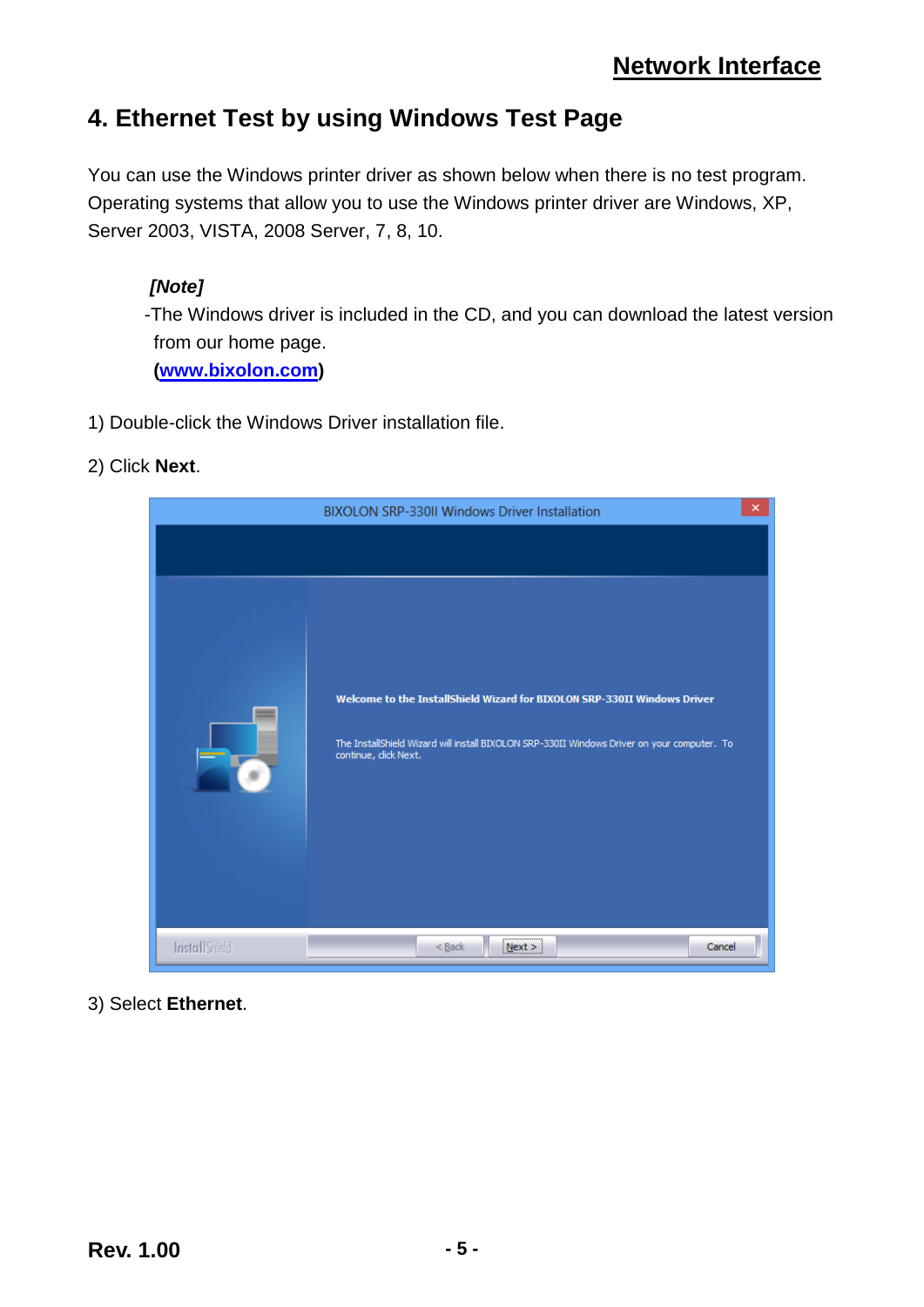4) Enter the IP address and port number, and then click **Next**.

|                                                                       |                                                       |                                             | Port Type                                                 |                                                                         |                                              | × |
|-----------------------------------------------------------------------|-------------------------------------------------------|---------------------------------------------|-----------------------------------------------------------|-------------------------------------------------------------------------|----------------------------------------------|---|
| Serial Port<br>COM <sub>1</sub><br>$\bigcirc$ COM2<br>$\bigcirc$ COM3 | COM4<br>Ω<br>COM <sub>5</sub><br>Ω<br>$\bigcirc$ COM6 | COM7<br>COM <sub>8</sub><br>$\bigcirc$ COM9 | COM <sub>10</sub><br>$(\ )$<br>COM11<br>Ω<br>COM12<br>( ) | COM <sub>13</sub><br>$\left( \right)$<br>COM14<br>Ω<br>$\bigcirc$ COM15 | COM16<br>(<br>COM17<br>Ο<br>$\bigcirc$ COM18 |   |
| <b>USB Port</b><br>$\bigcirc$ usb                                     |                                                       |                                             | <b>Parallel Port</b><br>$O$ LPT1                          | $O$ LPT2                                                                |                                              |   |
| Ethernet<br>,,,,,,,,,,,,,,,,,,,,,,,,,,,,<br>Ethernet<br>IP:<br>Port:  | 192<br>9100                                           | 168<br>$\ldots$ 1<br>$\mathbf{r}$           | $\ldots$ 1                                                |                                                                         |                                              |   |
|                                                                       |                                                       |                                             |                                                           |                                                                         | <b>Next</b>                                  |   |

5) Click **Yes** to reboot the PC.



- 6) Open the printer properties window in the Windows OS.
- (1) Installing on Windows XP / Server 2003 ※ Control Panel – Printers and Faxes.
- (2) Installing on Windows VISTA / Server 2008 / 7 / 8 / Server 2012 / 10 ※ Control Panel – Hardware and Sound – Device and Printers.
- 7) In the **Ports** tab, click **Configure Port**.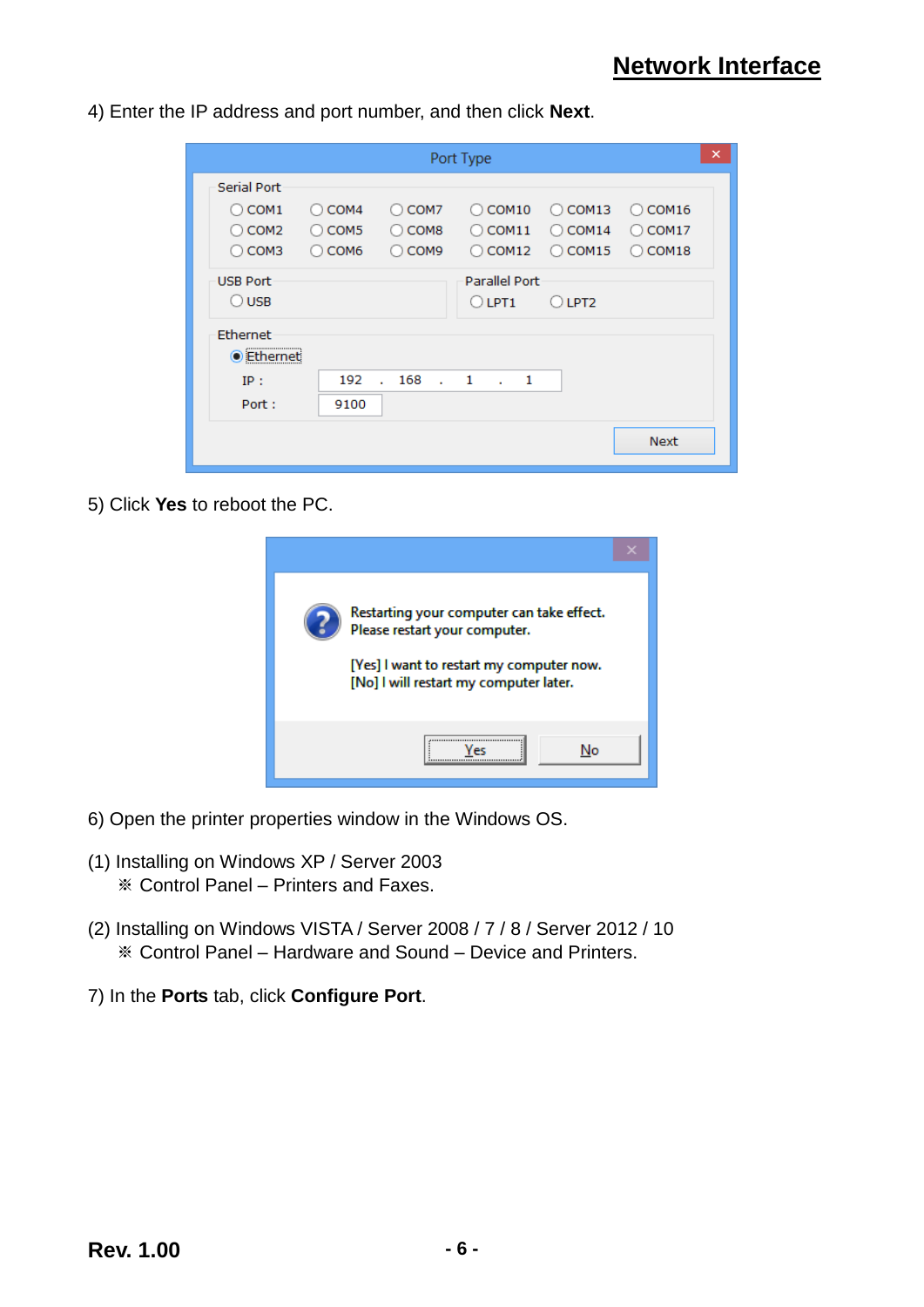8) Match the communication settings to those of the printer.

| Configure Standard TCP/IP Port Monitor |        |                |  |
|----------------------------------------|--------|----------------|--|
| Port Settings                          |        |                |  |
| Port Name:                             |        | IP_192.168.1.1 |  |
| Printer Name or IP Address:            |        | 192.168.1.1    |  |
| Protocol                               |        |                |  |
| <b>● Raw</b>                           |        | $\bigcirc$ LPR |  |
| <b>Raw Settings</b>                    |        |                |  |
| Port Number:                           | 9100   |                |  |
| <b>LPR Settings</b>                    |        |                |  |
| Queue Name:                            |        |                |  |
| LPR Byte Counting Enabled              |        |                |  |
| <b>SNMP Status Enabled</b>             |        |                |  |
| Community Name:                        | public |                |  |
| SNMP Device Index:                     | 1      |                |  |
|                                        |        |                |  |
|                                        |        | OK<br>Cancel   |  |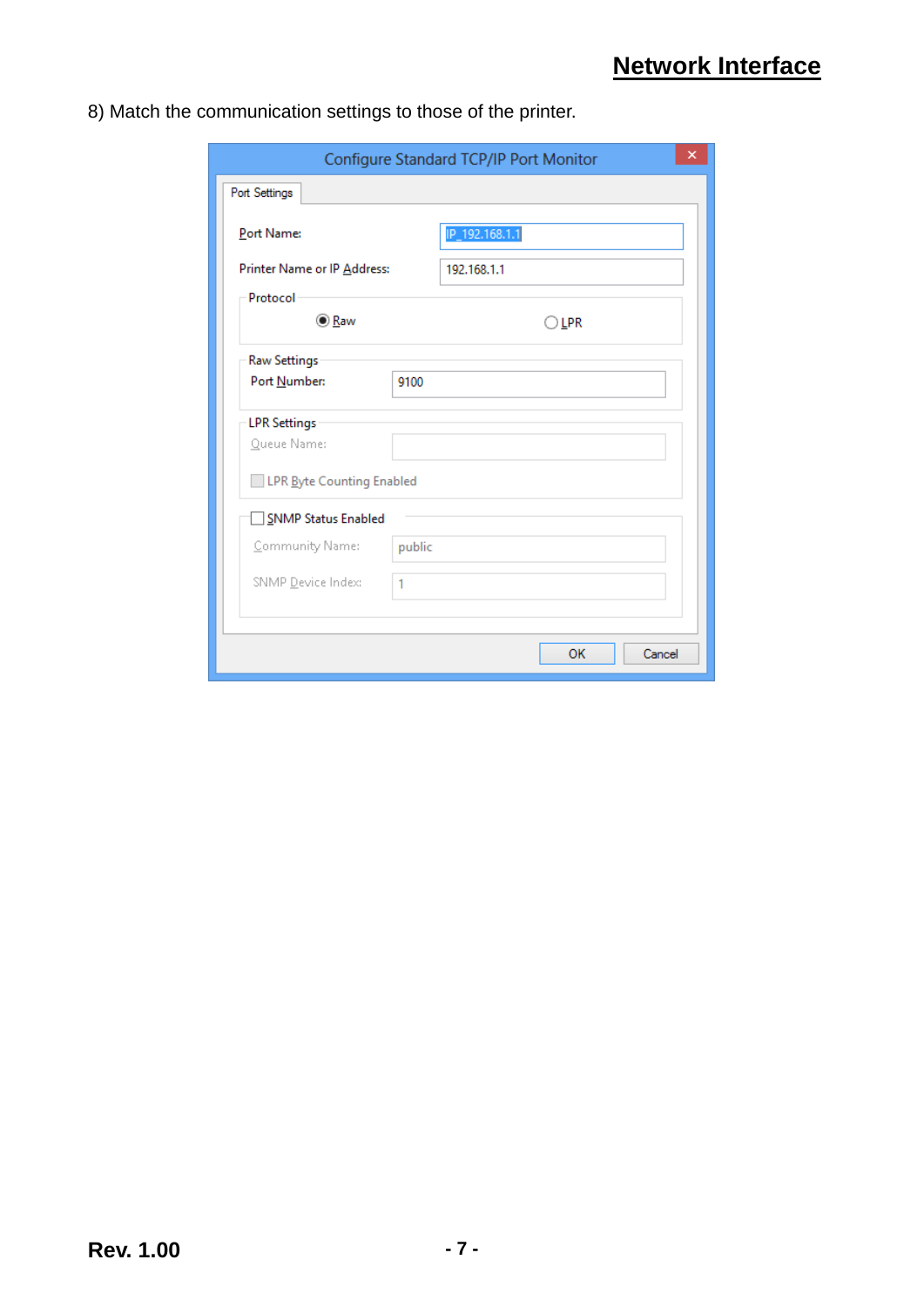9) Click **Print Test Page** and check printing status. Proper installation of the driver is indicated if the test page is printed normally.

| ×<br>t.<br><b>BIXOLON SRP-330II Properties</b> |                             |       |                     |                  |
|------------------------------------------------|-----------------------------|-------|---------------------|------------------|
|                                                | Security<br>Language        |       |                     | Version          |
| General                                        | Sharing                     | Ports | Advanced            | Color Management |
|                                                | <b>BIXOLON SRP-330II</b>    |       |                     |                  |
| Location:                                      |                             |       |                     |                  |
| Comment:                                       |                             |       |                     |                  |
| Model:                                         | <b>BIXOLON SRP-330II</b>    |       |                     |                  |
| <b>Features</b><br><b>Color: Yes</b>           |                             |       | Paper available:    |                  |
| Double-sided: No                               |                             |       | 80 x 3276 mm[330ll] | ٨                |
| Staple: No                                     |                             |       |                     |                  |
| Speed: Unknown                                 |                             |       |                     |                  |
|                                                | Maximum resolution: 180 dpi |       |                     | v                |
|                                                |                             |       | Preferences         | Print Test Page  |
|                                                |                             |       |                     |                  |
|                                                |                             |       | OK                  | Cancel<br>Apply  |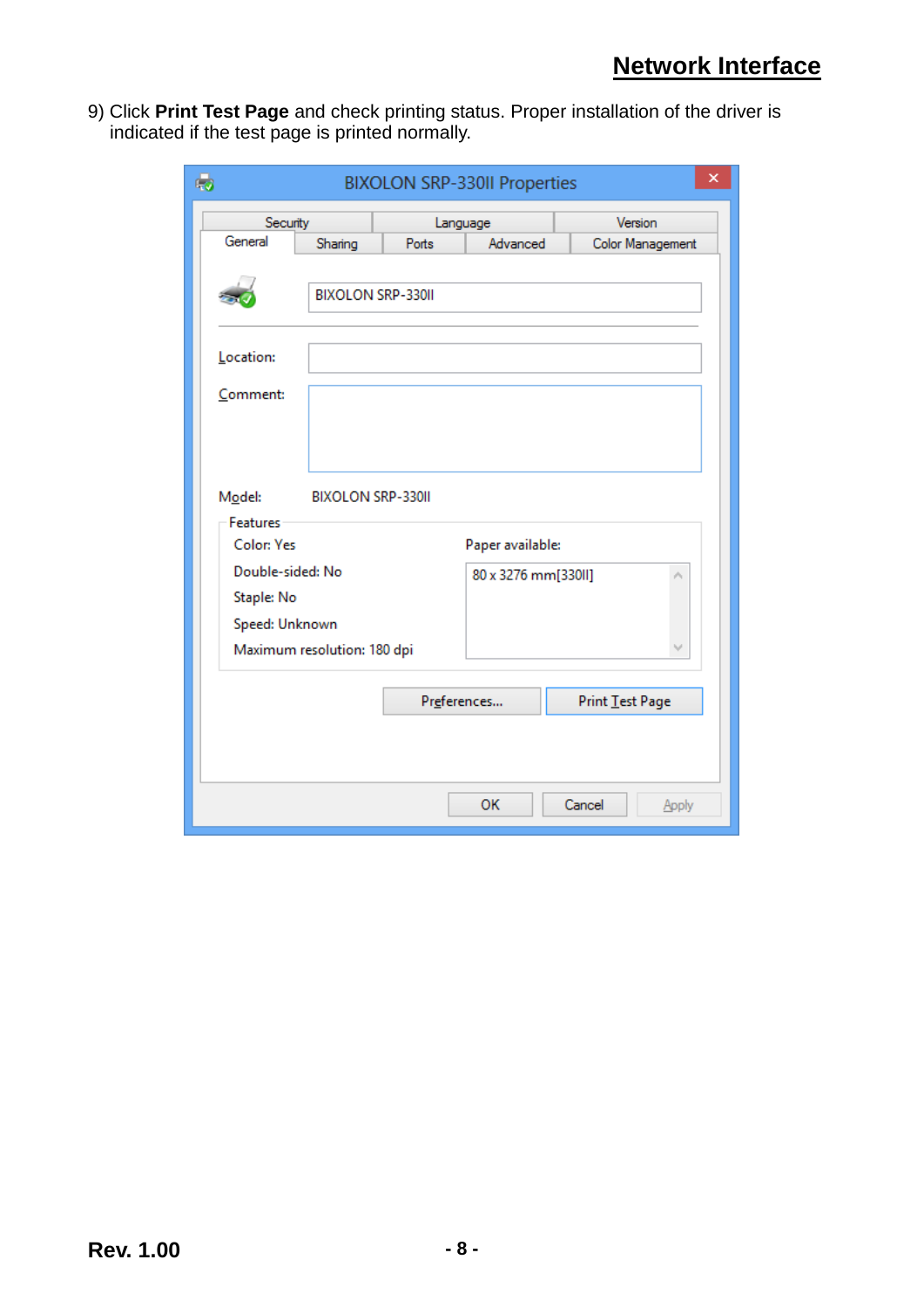# <span id="page-8-0"></span>**5. Factory Reset**

This function changes the WLAN settings of the printer to the initial factory settings. Follow the instructions shown below to perform the Factory Reset.

- 1) Default Printer Settings
	- Dynamic IP mode(DHCP mode is enabled.)
	- Local Port: 9100
	- Inactivity Time: 0
- 2) Procedure
- (1) Turn the printer off.
- (2) Turn the printer on while pressing the Function key.

#### *[Note]*

- Keep holding the Function key for about three seconds.

(3) Wait for about 10 seconds until IP address is assigned. DHCP mode will be enabled when Factory Reset is performed regardless of the existing settings.

#### *[Note]*

- Dynamic IP network environment

 IP address is assigned to the printer and it can connect to web-server using the assigned IP address.

Newly assigned IP address can be checked with the Function key.

- Fixed IP network environment

 IP address is not automatically assigned to the printer. Wait for 30 seconds and check whether IP address is assigned to the printer by pressing the Function key. If IP address is 0.0.0.0, it means that IP address has not been assigned. In this case, disable DHCP mode using the Configure Tool.

(4) Print the settings environment using the Function key. Check the assigned IP address and connect to the web-server to change the settings.

3) Factory Reset Values

| <b>LAN</b> | <b>Network</b> | <b>Inactivity time</b>                        |  |
|------------|----------------|-----------------------------------------------|--|
|            |                | <b>IP Assignment Method</b>   Automatic(DHCP) |  |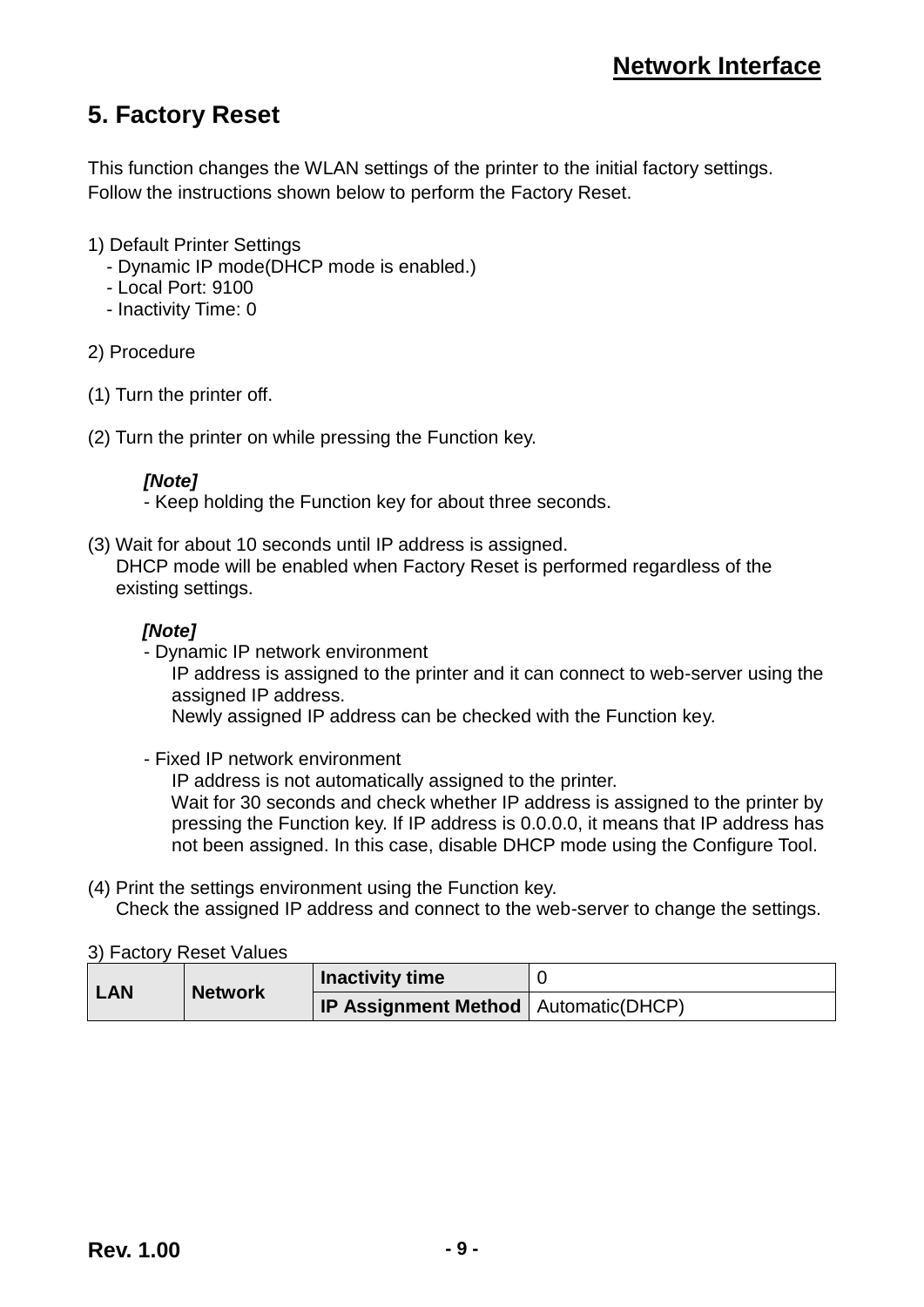# <span id="page-9-0"></span>**6. Troubleshooting**

When printing doesn't work

Check network setting

(Refer to Configuration for checking/changing the printer settings)

- IP Address Check the band of the IP Address. Check whether the bands of the printer and the AP(or wireless terminals) are the same. The first three digits of the four digit value of the IP address must be the same. - Subnet Mask

Check whether the subnet mask of the printer matches the one in AP (or wireless terminal).

- Port

Check whether the port configured in the printer and the host (PC, PDA) are the same.

#### PING Check

Checking IP collision

- When entering IP address manually without using DHCP, you must check whether the corresponding IP address is used by other equipment. The printer may not work normally when there is a collision in the IP address.
- When the printer is turned off, carry out the Ping Test to the printer IP.

#### Ping TEST

- Turn off the printer.
- Select "Run" from the Windows Start menu, and then enter "cmd".
- Enter "ARP –d" and delete ARP table.
- Enter "ping {printer IP}".
- ARP –d, ping {IP address}